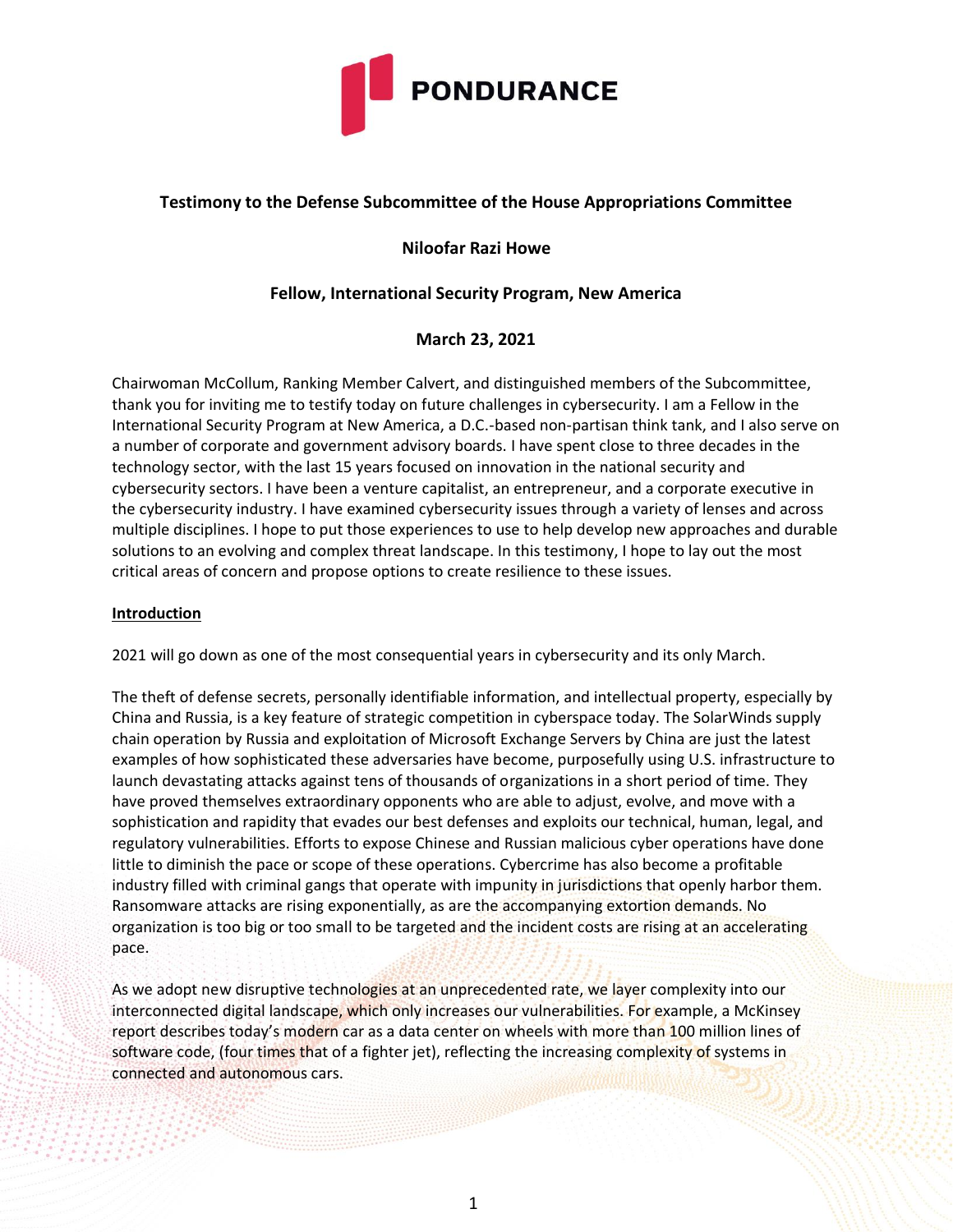

Complexity is the enemy of safety and security.

We live in a software-based world and the best militaries will soon be defined by the best and most agile software developers. Over time, almost everything that we have experienced in the physical world prosperity, democracy, corruption and warfare—will happen digitally, but with a speed and severity that we are just starting to comprehend. At the same time, cyber capabilities that enable attacks are becoming increasingly commercialized, offered as a service by groups that specialize in specific aspects of the chain, creating a fundamentally asymmetric dynamic where defending against these attacks is increasingly difficult.

While there are no silver bullets, without a concerted effort to both restore deterrence and impose cost on our adversaries while building resilience through improved cyber defenses, this trend will only worsen over time.

I appreciate the opportunity to explore this complex topic and will conclude by proposing a series of actions focused on the twin pillars of restoring deterrence and building resilience in cyberspace.

Let's start with our challenges in cyberspace.

#### **Background: The Russian and Chinese Intrusions**

Over the past few months, cybersecurity experts have uncovered Russian and Chinese cyber attacks against a broad set of government and private sector targets. While the full extent of these attacks is not yet known, the scope and scale are massive, with tens of thousands of global victim organizations, ranging from police and fire departments to the federal government, cybersecurity vendors, and even allies like the Norwegian Parliament and the European Banking authority. The initial goal of these attacks was to access sensitive data such as U.S. defense production data, weapons systems designs, trade secrets useful to national and economic security, and, in China's case, any information related to potential political enemies. The ultimate goal remains to be seen. These attacks are just the tip of the iceberg. Undoubtedly there are other cyberattacks taking place right now by these and other adversaries that we are completely unaware of.

The Russian operation, called SolarWinds or Holiday Bear, and the Chinese intrusion targeting Microsoft Exchange servers, show that malicious cyber actors have been able to adjust their tradecraft, tools and techniques, and procedures. They are adapting in order to take advantage of vulnerabilities that exist in our systems and at the entanglements caused by these systems, and are shielded by an ossified regulatory and legal structure that cannot keep pace with the reality of cyberspace and the agility and creativity of those who wish us harm.

Russia, which has historically been a "noisy" player in the cyber arena, seems to have learned from past cyber operations, including Operation Fancy Bear and Cozy Bear (GRU) targeting the DNC, the RNC, Clinton Presidential Campaign, as well as the World Anti-Doping Agency, the U.S. Anti-Doping Agency, a U.S. nuclear facility, the Organization for the Prohibition of Chemical Weapons (OPCW), as well as the Spiez Swiss Chemicals Laboratory. Russia has adapted its cyber strategy to more closely mirror its human espionage strategy, adopting a more patient, disciplined, restrained approach that is focused on gaining maximum access and advantage. The highly effective SolarWinds campaign should shake loose any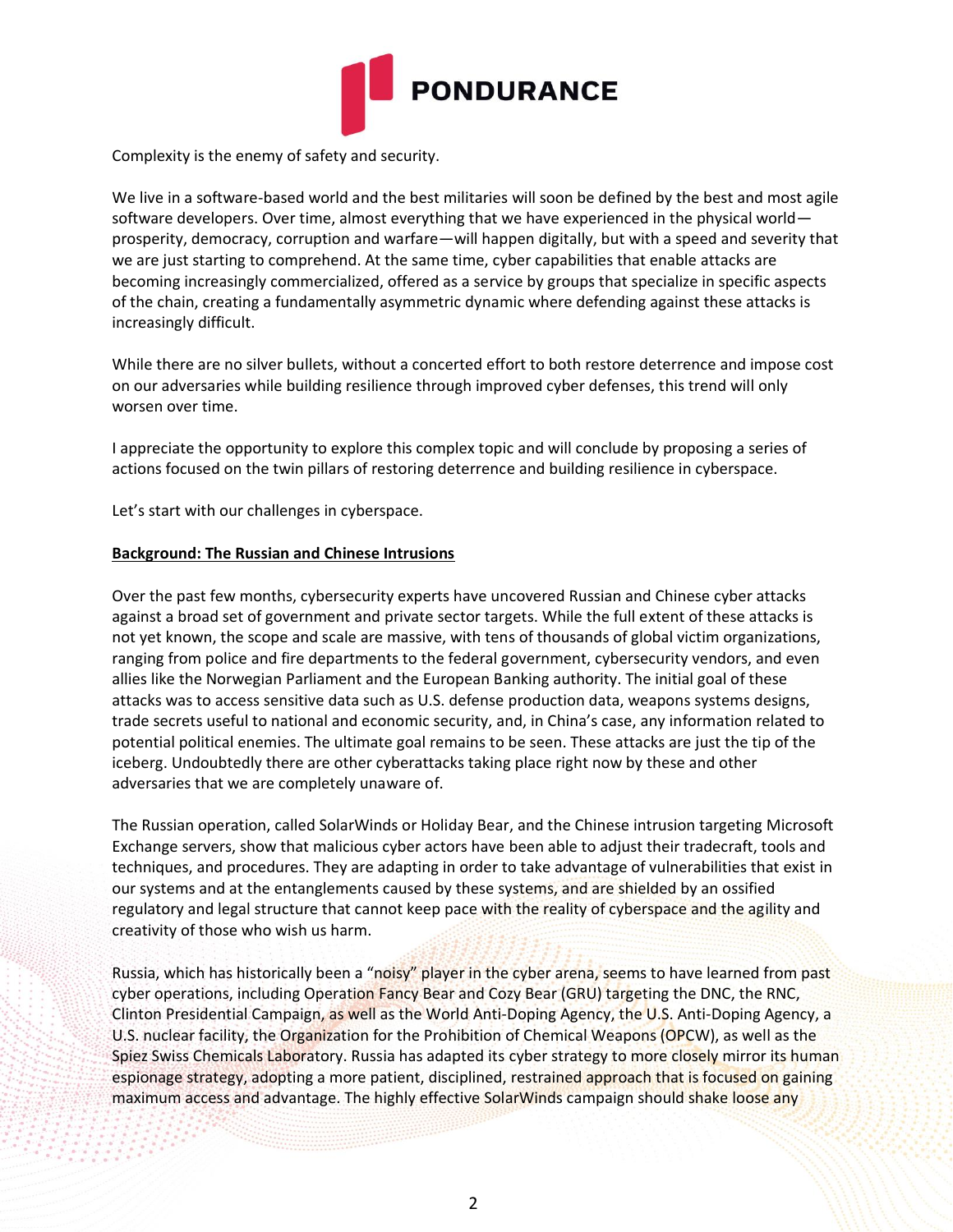

vestiges of complacency in appreciating the difficulty in making our organizations resilient to committed adversaries.

China's multi-stage intrusion into Microsoft Exchange servers, which was first detected in January, is now fueling a spate of ransomware attacks against companies unable to keep pace with patching their systems in real-time. This attack seems to indicate that China has no fear of attribution or retribution and is uncharacteristic of its typically controlled posture in cyberspace. Like SolarWinds, China's Microsoft hack takes advantage of widely distributed technology infrastructure, in this case Microsoft Exchange email service. This intrusion enabled unauthorized access to entire email systems of tens of thousands of organizations and follow-on access to connected databases that store sensitive information, intellectual property and trade secrets, as well as personally identifiable information. China's operation first started on January 3, 2021 according to cybersecurity firm [Veloxity, w](https://www.volexity.com/blog/2021/03/02/active-exploitation-of-microsoft-exchange-zero-day-vulnerabilities/)hich discovered and disclosed the attack on March 2, 2021. While Russia, once discovered, hit the kill switch and has seemingly disabled their access to compromised systems, China has chosen a radically different approach. Rather than disabling its access, China quickly installed backdoors (known as "web shells") on at least [30,000](https://krebsonsecurity.com/2021/03/at-least-30000-u-s-organizations-newly-hacked-via-holes-in-microsofts-email-software/) systems. These backdoors exponentially increase the scale of harm that can be inflicted and can be exploited for second stage attacks, such as ransomware, by all manner of malicious adversaries who have mobilized almost overnight using automation to identify and attack targets that have not yet patched their systems (often despite best efforts). Due to the proliferation of threat actors and the ubiquitous availability of offensive tools that exploit undisclosed vulnerabilities or "0-days", nation-states as well as cybercriminal gangs can mobilize quickly to take advantage of even a rumor of a new vulnerability, as they did in this case.

These intrusions underscore the fact that no matter how sophisticated our defenses, no matter how vigilant we are in training and educating, human error from conventional software development processes, coding vulnerabilities, and not properly maintaining and updating our systems will always leave a door open for committed adversaries, a door we need Congress' help to close. Everything we do is increasingly IP-enabled and the security of our systems and our networks is inversely proportional to the number of nodes, the number of users, and the number of applications it supports. Marc Andreessen, the inventor of the first web browser, famously [wrote,](https://a16z.com/2011/08/20/why-software-is-eating-the-world/) "software is eating the world." He may not have appreciated that software is also eating our security.

According to a Microsoft [report,](https://www.microsoft.com/security/blog/2021/03/12/protecting-on-premises-exchange-servers-against-recent-attacks/) as of March 12, approximately 80,000 of Microsoft's 400,000 customers had yet to update their servers, a drop from approximately 100,000 unpatched systems on March 9. During that same time, one cybersecurity firm [observed](https://blog.checkpoint.com/2021/03/11/exploits-on-organizations-worldwide/) that the number of attempted attacks grew tenfold from about 700 to over 7,000.

Even when we do move fast, our adversaries move faster.

Our adversaries are bold and perhaps more importantly, they are able to evolve. They study and understand our technical and operational weaknesses and our blind spots and will continue to take advantage where they can to the detriment of our political, economic, and national security. No matter what new defenses we put in place, so long as we remain connected to the Internet, our adversaries will adapt, adjust, and find new ways to exploit our systems. And they will do it with a rapidity that is breathtaking.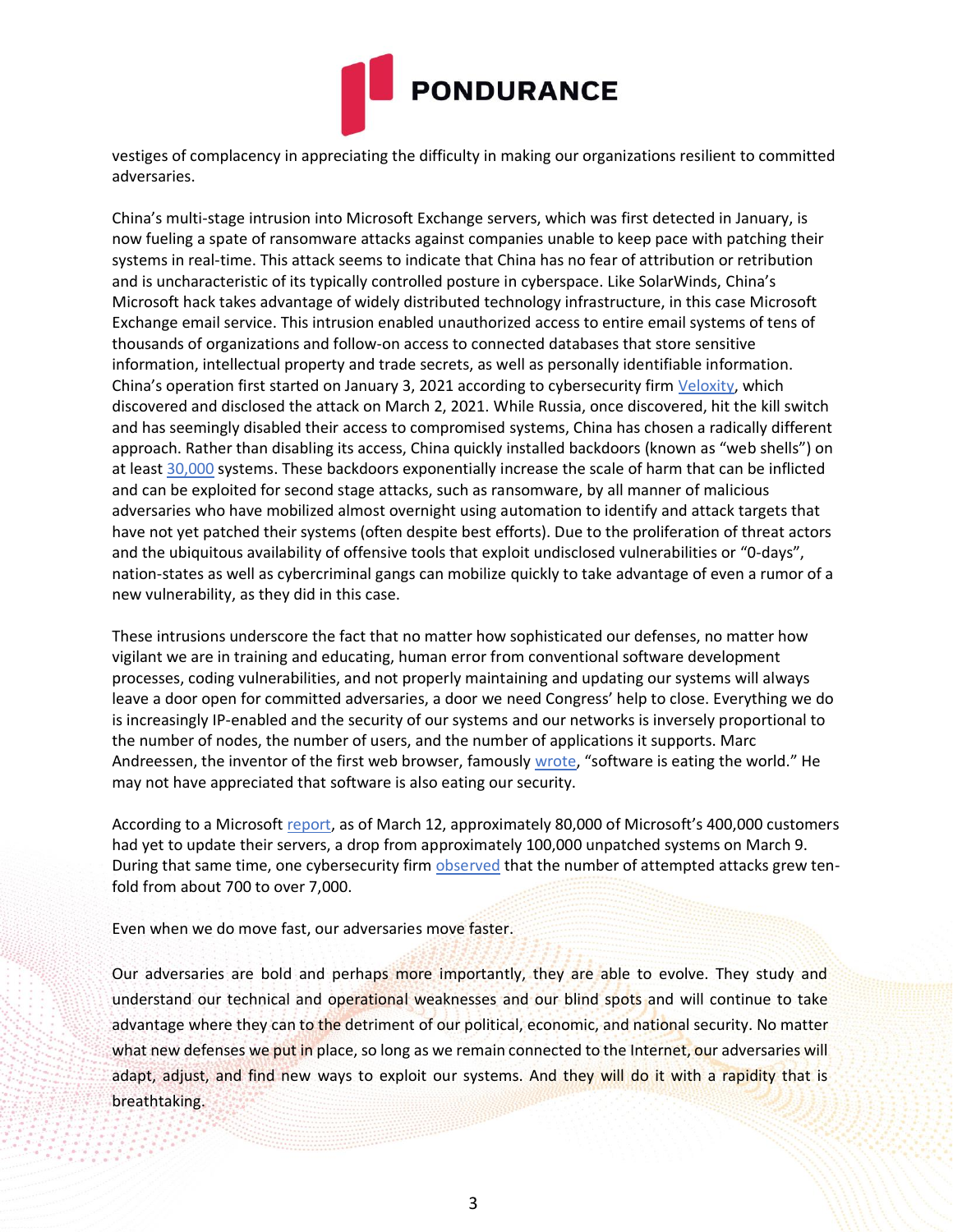

As we examine the evolution of malicious cyber operations over time, from Destover (the 2014 attack against Sony Entertainment) and Crash Override (the 2016 attack against Ukraine's power grid) to NotPetya and SolarWinds, we can see the speed with which our adversaries adjust their tactics, find and exploit weaknesses, and extract valuable information. Soon enough, they will disrupt and destroy infrastructure as they have done to other countries. The damage they can inflict in a short period of time is massive. For example, NotPetya, the 2017 cyber attack that was also attributed to Russia, combined ransomware and wiper software that destroyed data. It invaded corporate networks through a corrupted software update from a small firm in Ukraine and was able to infect thousands of computers globally in just minutes; it ultimately [cost businesses \\$10 billion](https://www.wired.com/story/us-solarwinds-russia-retaliation-cyber-policy/) in damages. We must respond with equal agility and speed if we are to have a chance to defend our systems, our country, and our people.

Three specific issues that exacerbated issues related to both SolarWinds and Microsoft Exchange are worth deeper examination: (1) the use of U.S. infrastructure by nation-state adversaries, (2) ubiquitous supply chain risk, and (3) lack of information sharing mandate.

#### **The Use of U.S. Infrastructure by Adversaries**

One especially troubling aspect of the recent Russian and Chinese operations is the use of U.S. infrastructure (i.e., from U.S.-based servers) as the launching pad for malicious activity. Both the SolarWinds and Microsoft Exchange attacks took full advantage of an intelligence blind spot created by a legal framework that prohibits U.S. intelligence agencies, such as the NSA, from conducting operations inside the United States and legal processes that move too slowly for the FBI to disrupt operations. This is not a new issue. Time and again, our adversaries in cyberspace are able to operate undetected on U.S. infrastructure and the current approach, which relies heavily on voluntary information sharing and incident reporting, is not working.

Both the SolarWinds and the Microsoft attacks show that we have created an unintended "lawless zone" inside the U.S. We should expect our adversaries to take full advantage of this blind spot, which includes disposable infrastructure such as Virtual Private Servers, for their attacks against our government and our companies. We can expect that with full awareness of the legal standards restricting U.S. government access to domestic information and infrastructure, especially for surveillance and law enforcement purposes, our adversaries will continue to launch their operations using our technology infrastructure against us.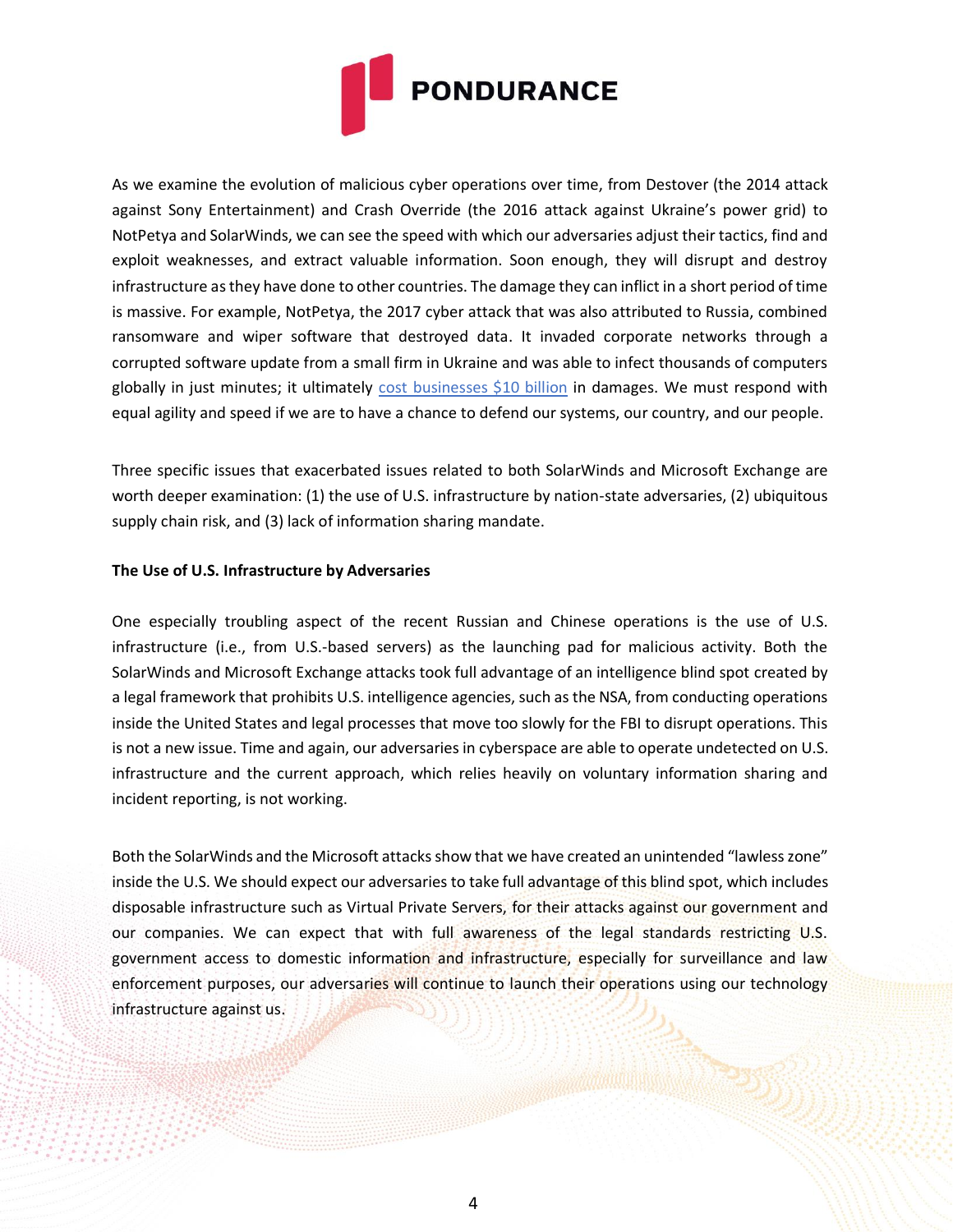

#### **Supply Chain Risk**

The security of our digital ecosystem is directly correlated to the least secure supplier, customer, vendor in that ecosystem. Russia's SolarWinds attack also reveals that long-term campaigns focused on supply chain vulnerabilities can be very difficult to detect and, by extension, incredibly productive for the attacker, regardless of whether the goal is network attack or espionage. Russia lay dormant for months, perhaps longer, after successfully introducing back doors and stolen keys into various technology infrastructure companies, testing their code, testing their stealth. The attack was inadvertently discovered by one of the victim companies, cybersecurity firm FireEye, but only after running forensics on thousands of machines and tens of thousands of files. Very few organizations could have dedicated the resources necessary for uncovering the root cause and scope of the compromise in a timely manner. FireEye was able to do it in days.

#### **Lack of Information Sharing**

FireEye was under no legal obligation to disclose discovery of the SolarWinds breach, bringing to light another shortcoming of our regulatory framework, which is primarily focused on data privacy and breaches affecting personal information. Voluntary disclosure is a rare thing and often brings with it serious legal liability that most organizations will legitimately shy away from. In this case, without FireEye's voluntary disclosure of the breach and the technical details necessary to defend against it, Russia would likely still be collecting information from this operation.

## **The Broader Cyber Threat Landscape**

Unfortunately, SolarWinds is not a unique campaign. We must assume that quiescent malware resides throughout our infrastructure, throughout the long tail of vendors to our most critical agencies, waiting to be stealthily called into action at the right time. Even if discovered, once activated there is no mandatory disclosure requirement that could serve as an early warning system for other potentially vulnerable organizations.

Securing cyberspace, and by extension, everything that connects to it, is incredibly hard. Underpinning all of our struggles is the fact that the Internet was constructed in an environment of trust, and that assumption has turned out to be an increasingly damaging flaw. When the internet was originally conceived in the mid 20th Century and operationalized in the 1990s, the vision was utopian—universal connectivity and universal interoperability based on the premise of openness. The Internet was also anti- establishment in that it was not subject to national sovereignty nor to nation-state governanceinstead it was to be governed by a multi-stakeholder, transnational, stateless, nationless, borderless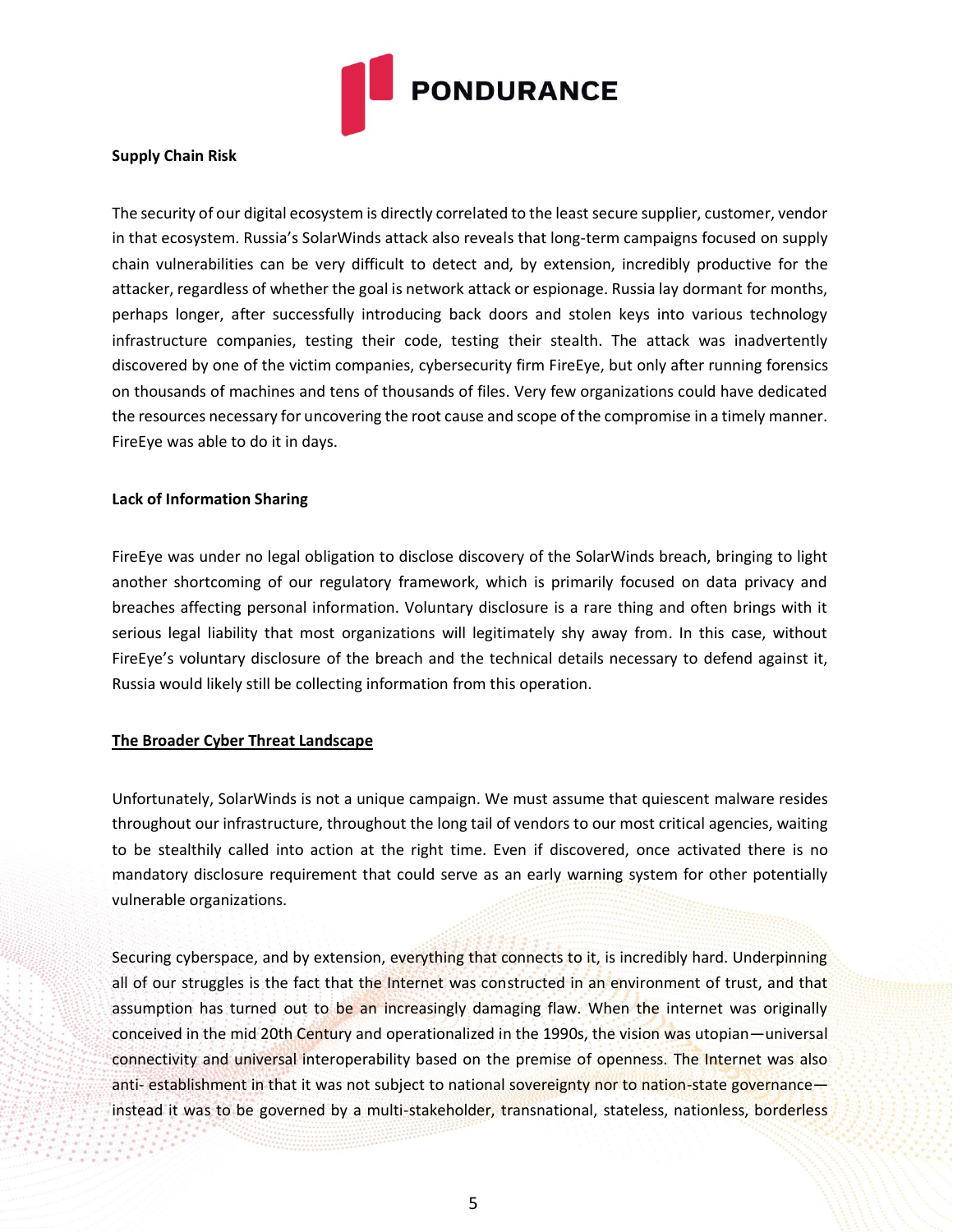

body based on universal shared principles, standards, norms, and values. Sadly, though not surprisingly, none of these principles, standards, norms, and values are shared by our adversaries.

As the Internet has matured and we have operationalized every aspect of our lives in this domain, we have become personally, economically, politically, and militarily dependent on cyberspace and the threat this dependence represents has grown in kind and in effect. We are witnessing that, from ransomware, Intellectual Property theft, to cybercrime, espionage, and cyber conflict/cyber war, influence campaigns, the rise of misinformation/disinformation, cyberviolence, cyberbullying, and exploitation. The malfeasance that takes place in this domain seems endless.

Global events only add fuel to the fire of cyber attacks. The COVID-19 pandemic caused a dramatic acceleration in digital transformation for all organizations as we pivoted overnight to a work-from-home model. As a result of this pivot, the Internet became the new corporate network and our attack surface expanded as pandemic related malfeasance took hold in cyberspace, from pandemic related phishing lures and ransomware campaigns to COVID-19 disinformation and vaccine-related IP theft.

While the threat landscape is endless, a few trends are worth focusing on.

## **Key Trends**

The world is changing dramatically with a speed, scope, and scale that we have never experienced, partially fueled by a pandemic that forced every organization to accelerate its digital transformation projects. As we digitize business, economic, defense and social infrastructures, embrace cloud and edge computing, autonomous vehicles, 5G and microsensors, Artificial Intelligence, small low orbit satellites with advanced sensor platforms, the Internet of Things (IoT), drones, distributed ledger technology, augmented and virtual reality, autonomous weapons, quantum computing, and synthetic biology, to name a few, we must reimagine how we organize to defend against the threats each new technology brings with it.

One of the most pervasive and harmful cyber threats to organizations are ransomware attacks, both in terms of the disruption caused and monetary loss inflicted. The cost of these attacks is [estimated](https://www.msspalert.com/cybersecurity-breaches-and-attacks/ransomware/demand-costs-2020-research/) to be between \$40 billion and \$170 billion globally. By encrypting files and demanding payment, hackers have quickly figured out how to monetize illegal access into networks, increasing the pace and sophistication of their techniques while demanding higher and higher ransoms over time, testing what price the market will bear, all with little fear of retribution or prosecution. Ransomware attacks are particularly pernicious and can fundamentally disrupt a government's ability to deliver critical services to its citizens for prolonged periods of time, as we experienced with attacks against a series of municipalities such as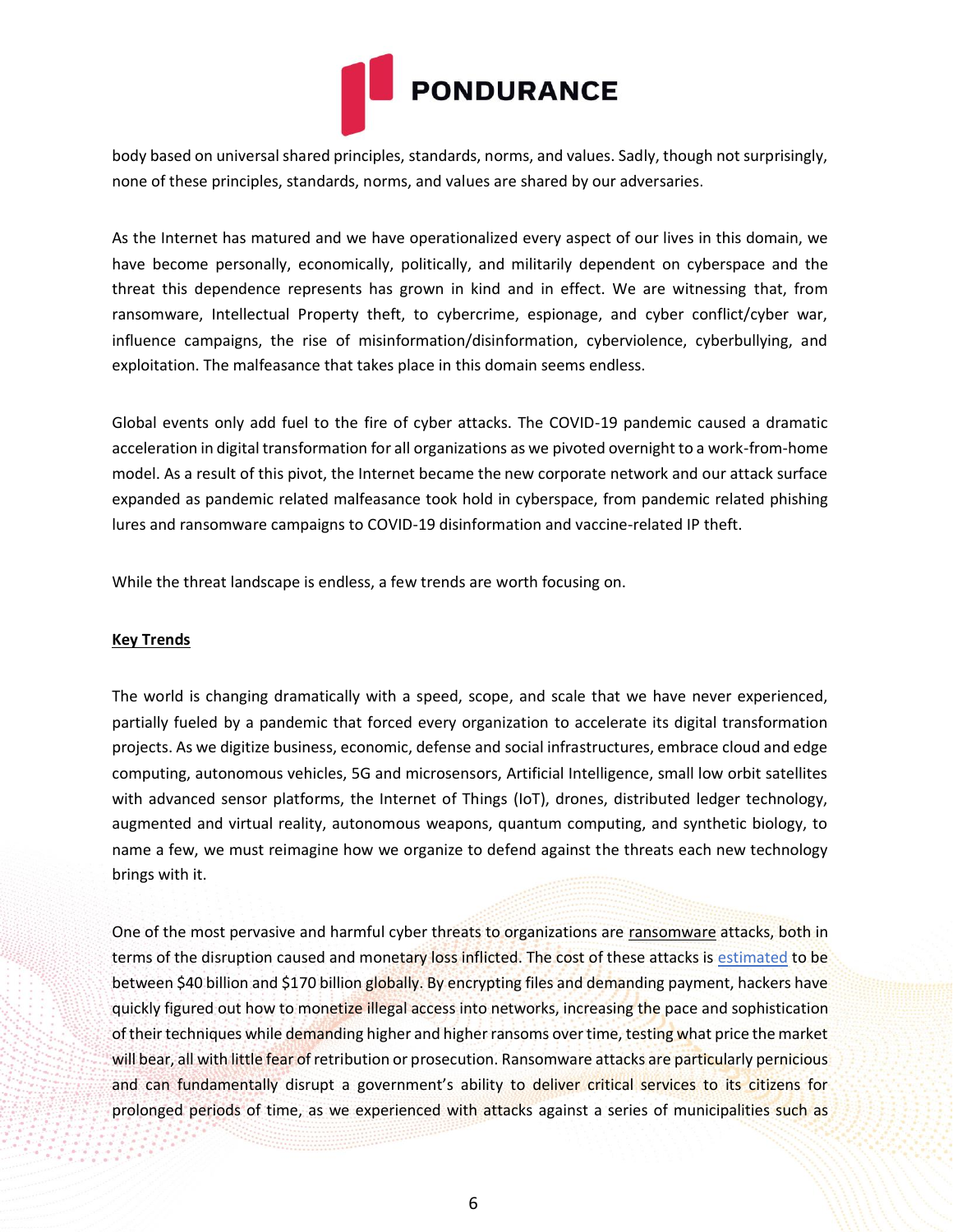

Atlanta, Baltimore, New Orleans, Greenville, and St. Lucie to name a few.

Another threat is the almost nonexistent security features in **IoT devices**. IoT, powered by 5G networks, is being embraced by businesses to take advantage of the [\\$11 trillion of economic gain](https://www.mckinsey.com/business-functions/mckinsey-digital/our-insights/the-internet-of-things-the-value-of-digitizing-the-physical-world) waiting to be realized across the full spectrum of economic activity. Many of these devices are inexpensive and rely on slim profit margins and, with little to no regulation or liability, they generally lack even the most basic security features we have come to expect in our connected devices as manufacturers prioritize time to market and efficiency over security. The result is that most IoT devices have known vulnerabilities and have already become a key component of adversary attack tactics, such as botnets. From real world attacks on Industrial IoT such as the cyberattack on Israel's water system, to a White Hat hackers successful hack of the Tesla Model S, to the novel Burn-In: A Novel of the Real Robotic Revolution by Peter Singer and August Cole, which examines 10 real-world IoT hacks that can bring Washington DC to a standstill, the lack of security in IoT devices presents an ever-growing threat to our resilience. As IoT devices proliferate in every corner of society from business-to-business applications in manufacturing, agriculture, healthcare, smart cities, ports, power grids and transportation to consumer applications such as home automation, their vulnerabilities will also proliferate into every aspect of our corporate and personal lives.

The growing market in low earth orbit satellites threatens to form the most ubiquitous surveillance platform ever built with no meaningful regulation to control what they are used for or by whom. Iran, for example, used *commercial* satellite images to monitor Ain al-Asad Air Base in Iraq as it prepared to launch more than a dozen ballistic missiles at U.S. and coalition forces on January 7, 2020. These platforms can now be easily tasked by government, corporations and individuals at low cost with few regulatory or technical limits. We are fusing the power of increasingly powerful sensors such as satellites, drones, and even robotic dogs and the breathtaking increases in the amount of signal (data) that is being generated by the explosion of IoT devices, together with improvements in artificial intelligence and machine learning. Fueled by the power of edge computing, this extraordinary combination of sensor, signal and intelligence leads us quickly to a world where every square meter of planet earth is under constant surveillance that can be accessed by any government, any corporation, and any individual for any purpose at any time. Space is commercializing. Space is democratizing. Space, powered by AI, is the next cyber battleground.

As more money pours into Artificial Intelligence from governments and technology firms, the ramifications are poised to be immense and by definition beyond what the human brain can comprehend. Like IoT, AI is being rapidly adopted across industry, from finance, manufacturing, pharma and healthcare to applications such as cybersecurity. AI modeling is highly dependent on the integrity of data used in training its systems and protecting that data from compromise, manipulation and poisoning will be critical. We are at the very early stages of developing approaches to detecting and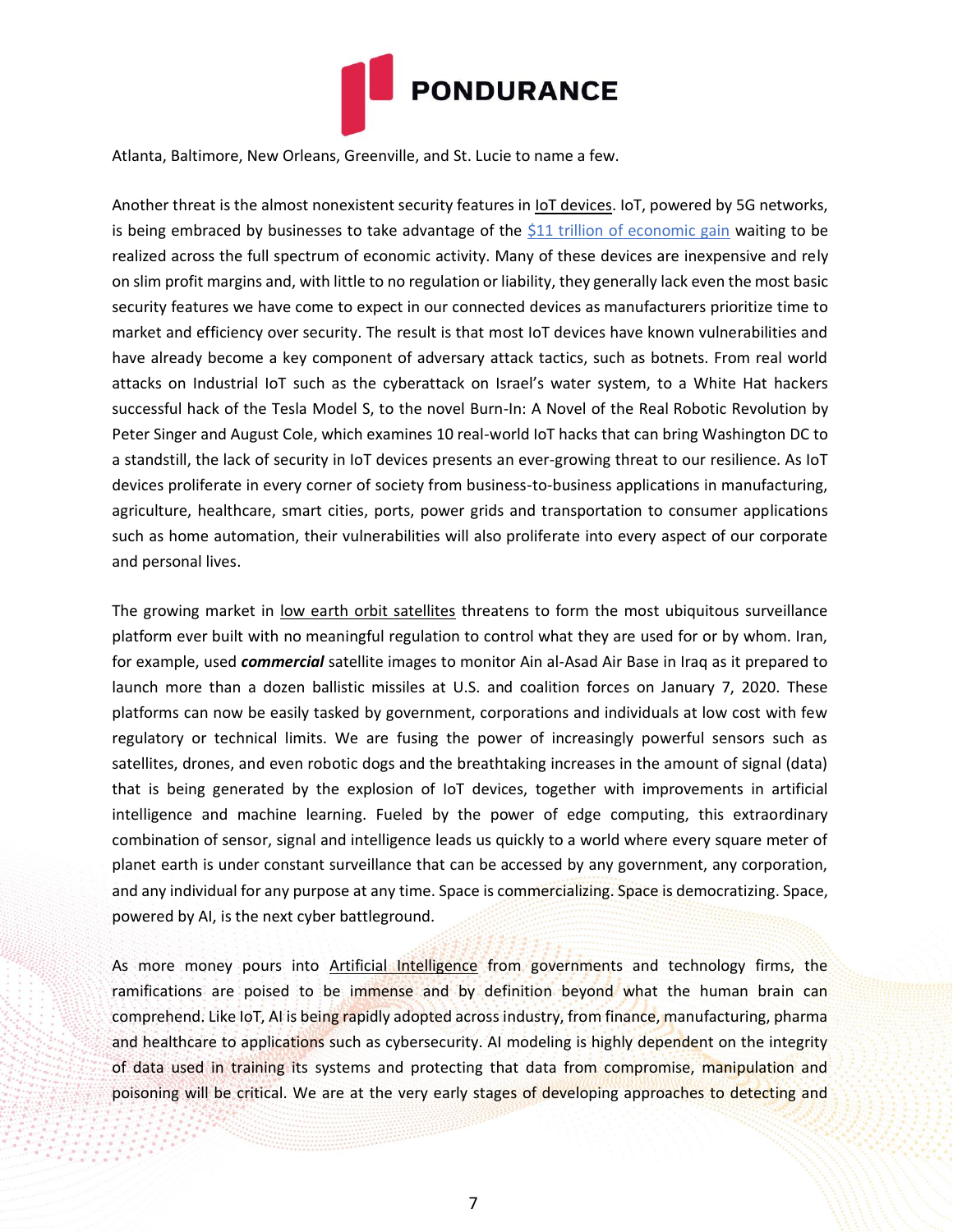

remediating data manipulation and need to invest the resources necessary to ensure we are developing the right resilience and response capabilities for the AI sector. We have time but should not be complacent.

An emerging threat is the digitization of fragile societies without thought to security ramifications. This trend poses a credible security risk both to those societies and possibly to the broader interconnected world. While 60% of the world's population is already online, many of the people who are now being brought online live in some of the world's most chaotic geographies. While access to the Internet will enable them to access the benefits of the digital economy such as digital finance, virtual education and exchanges, virtual healthcare, as they get connected via the Internet, with few norms to truly govern behavior or those who seek to destabilize and manipulate them, we must be prepared for new forms of malfeasance and exploitation. This is especially true if we are operating without a commitment to global digital literacy. As one example, the rollout of Chinese digital currency is actually the rollout of a new form of ubiquitous economic surveillance.

The threat of influence operations leveraging social media platforms continues unabated. Foreign intelligence services and proxies continue to embrace U.S. social media platforms to spread misinformation and disinformation in ways that undermine U.S. society and interests, including our need for a well-functioning democracy. The growth and reliance on social media in the United States has enabled our adversaries, especially Russia and China, to engage in State-on-Individual activities (manipulation) to exploit vulnerabilities in our society, amplify polarization, radicalize our youth, endanger communities, weaken institutions and undermine any sense of objective truth in society. These activities undermine the Root of Trust necessary for a well-functioning democracy. On Facebook, websites promoting coronavirus conspiracy theories have more than [ten times the engagement](https://www.isdglobal.org/wp-content/uploads/2020/05/20200513-ISDG-Weekly-Briefing-3b.pdf) as public health organizations. An [Oxford University](https://reutersinstitute.politics.ox.ac.uk/types-sources-and-claims-covid-19-misinformation) study of COVID-related disinformation documented 225 distinct conspiracy theory campaigns, 88% of which used social media as their hub. As recently as last week, [WSJ](https://www.wsj.com/articles/russian-disinformation-campaign-aims-to-undermine-confidence-in-pfizer-other-covid-19-vaccines-u-s-officials-say-11615129200) [reported](https://www.wsj.com/articles/russian-disinformation-campaign-aims-to-undermine-confidence-in-pfizer-other-covid-19-vaccines-u-s-officials-say-11615129200) that three online publications directed by Russia's intelligence services are spreading disinformation to undermine confidence in Pfizer and Moderna's COVID-19 vaccines. By definition, polarized societies are ineffective at governance as there is no common ground to build consensus to enact bipartisan policies, laws, and regulations that benefit all of society. As our ability to govern erodes, so does people's faith in the government leaders and their political system. The [2021](https://www.edelman.com/sites/g/files/aatuss191/files/2021-03/2021%20Edelman%20Trust%20Barometer.pdf)  [Edelman Trust](https://www.edelman.com/sites/g/files/aatuss191/files/2021-03/2021%20Edelman%20Trust%20Barometer.pdf) [Barometer](https://www.edelman.com/sites/g/files/aatuss191/files/2021-03/2021%20Edelman%20Trust%20Barometer.pdf) puts numbers against the "raging infodemic that feeds mistrust" finding that businesses, not government, emerge as the only trusted institution that is viewed as being both competent and ethical. The cost of doing nothing to stop disinformation and misinformation campaigns now outweigh the risk of doing something.

Underpinning all of these issues is the fact that human beings have obsolete mental models and cognitive biases that perhaps were useful when we lived in caves, surviving attacks from the wild, but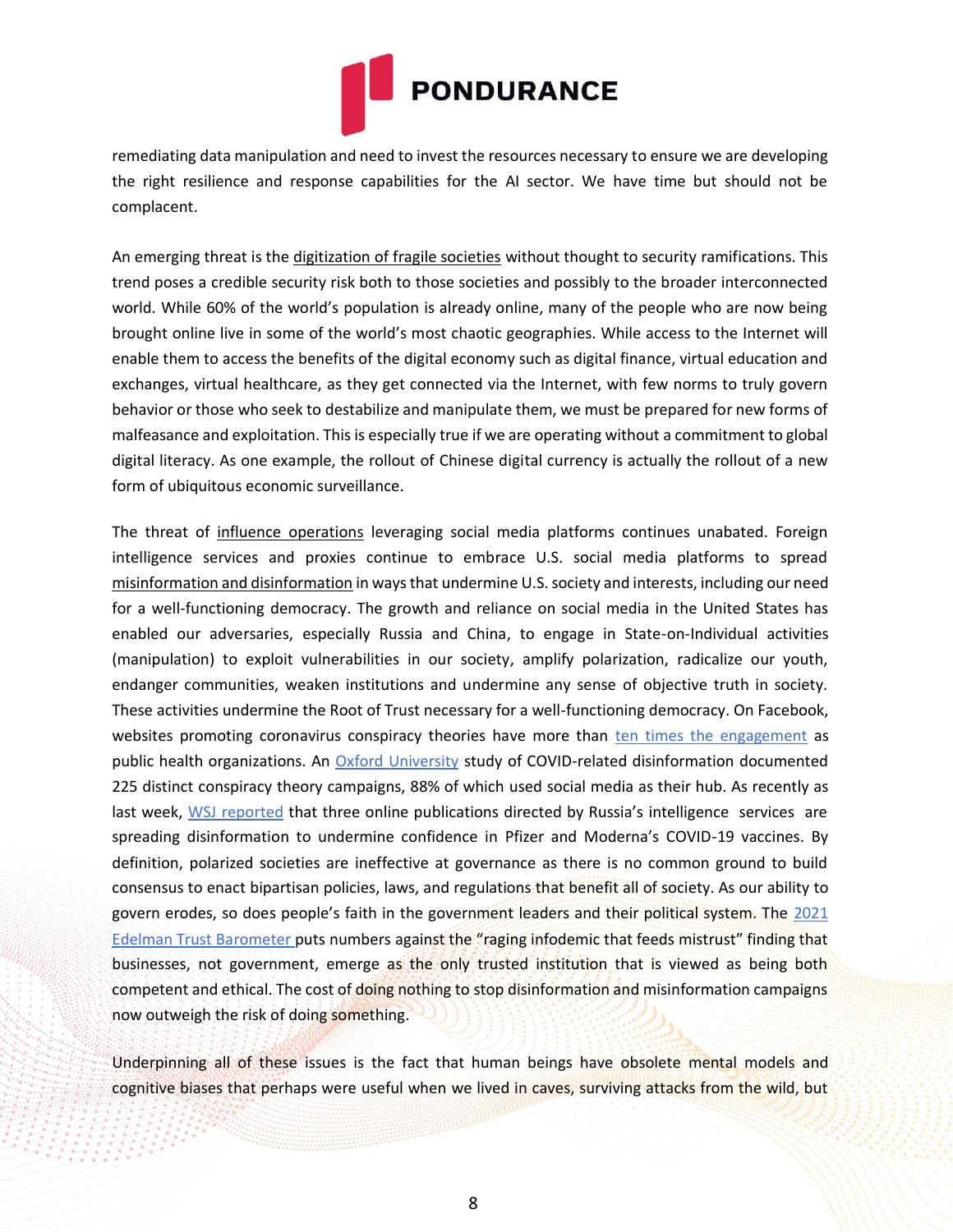

do little to help us in the age of technology acceleration or protect us against our increasingly vulnerable digital existence. A human being sits at the intersection of our networks and devices and continues to be the weak link in our security programs and architecture. For example, 91% of all cyber attacks start with a phishing email, which still drives a better response rate than most marketing programs. This human, with flawed mental models, is also responsible for developing the policies, laws, and regulations to protect our people and our businesses from harm. The pace at which we have historically developed societal and government solutions, adapted to new technologies, and built consensus with respect to our most pressing problems is too slow for the age of technology acceleration. It is time to change our perspective and mental model with respect to the timelines we must operate on, the agility with which we take action, and the collaborative model we employ. Our adversaries have.

There are no easy answers, no silver bullets.

While eliminating the threat is almost impossible, at least in the near term, there are actions we can take over time that can restore deterrence and lead to greater resilience—resilience of our systems, resilience of our agencies and organizations, and resilience of our society. Focusing on deterrence and resilience is critical as new waves of technology innovation are adopted at a blindingly fast pace. As the scope, scale and pace of technology innovation increases so does the complexity of our systems and, by extension, the opportunity for malfeasance. We cannot ignore the tremendous economic gains that accrue to early adopters who will not wait for security to launch pilot programs and test new and disruptive technologies but we must develop solutions that enable us to respond rapidly to new threat vectors and new techniques, creating resilience to the vulnerabilities they create.

To do this well and on a timeline that is relevant we must rethink our approach to cybersecurity and cyber defense with a clear understanding and appreciation for the unique role the U.S. government must play in leveling the playing field. The harsh reality is that the issue is not when we suffer attacks but how quickly we can react and recover from these attacks.

## **A Framework for Solutions**

To defend our strategic position in cyberspace requires a willingness to both impose cost on malicious actors by restoring deterrence as well as improving our defensive capabilities by building resilience.

## 1. Restoring Deterrence

Deterrence is the unique purview of government. Government must do what only the government can do—deter malfeasance in cyberspace, especially by nation-state adversaries, by using our tools of national power against those who are harming us. The private sector cannot defend itself alone against nation- state adversaries and criminals who are agile, persistent, and creative and who operate with no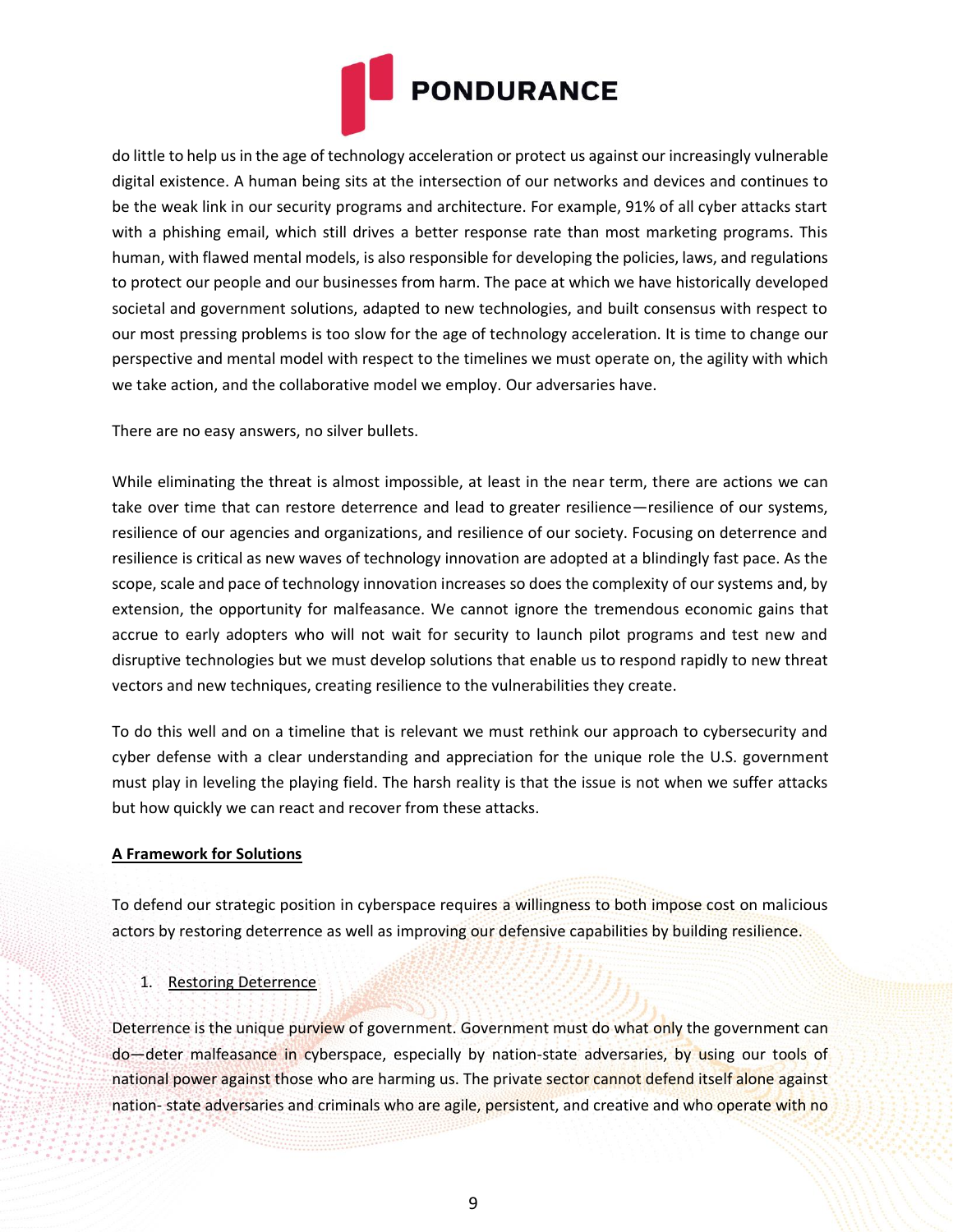

fear of reprisal. Even the strongest walls will eventually succumb to a capable, well-funded adversary if there is no deterrence. In 2018, Peter Singer, a Senior Fellow at New America, [wrote about](https://warontherocks.com/2018/01/2018-state-digital-union-seven-deadly-sins-cyber-security-must-face/) the collapse of cyber- deterrence: "Less generously, these trends have created the opposite of deterrence: incentives. The failure to clearly respond has taught not just Russia and China, but any other would-be attacker, that such operations are relatively no pain on the cost side, and all gain on the benefits side. Until this calculus is altered, the United States should expect to see not just Russia continue to target its citizens and institutions but also other nations and non-state groups looking for similar gains." His observation is even more true now in the wake of current events. Strong deterrence is the cornerstone of any security framework and the U.S. government must take up this challenge in a decisive and consistent way.

• **Reduce the threat of ransomware by imposing cost on Russia and those harboring these groups.** The only way to have a meaningful impact on the ransomware industry is to impose significant costs on the nations harboring these criminals and enabling them to commit their crimes with impunity and with no fear of reprisal or prosecution. In a recent [interview, a](https://therecord.media/i-scrounged-through-the-trash-heaps-now-im-a-millionaire-an-interview-with-revils-unknown/) representative from the audacious Russian ransomware-as-a-service hacking group REvil (aka Sodinokibi), bragged, "For me personally, there is no ceiling amount. I just love doing it and making a profit from it. There is never too much money—but there's always the risk of not enough money." Asked why he was willing to give the public interview, he replied, "Unusual ideas, new methods, and brand reputation all give good results." Ransomware has become a plague infecting organizations globally with devastating effect. It has also become an incredibly profitable business model for the criminal gangs, mostly Russian, who carry them out. These gangs are comfortable bragging about their techniques, building brand reputation, and pulling in millions (or perhaps hundreds of millions) of dollars in profits each year. If the SolarWinds campaigns does not expand beyond its current apparent aim of espionage, imposing cost on Russia for this attack may make little doctrinal sense. Imposing cost on Russia, especially with economic tools of national power and policy (sanctions, embargoes, tariffs), for creating a safe harbor for these criminals is, however, justified and in line with global norms. Without a fundamentally different approach to the problem, we can expect to see the number, cost and extortion demands of ransomware attacks continue increasing with no ceiling in sight. Stopping ransomware attacks serves the dual purpose of both reducing the cybersecurity threat landscape, especially for resource-constrained entities like hospitals, schools, and state and local governments, which are often the target of these attacks, but more importantly, allowing our incident responders and security professionals, who are overwhelmed responding to ransomware attacks, to focus on detecting and responding to more sophisticated attacks like the SolarWinds and Microsoft.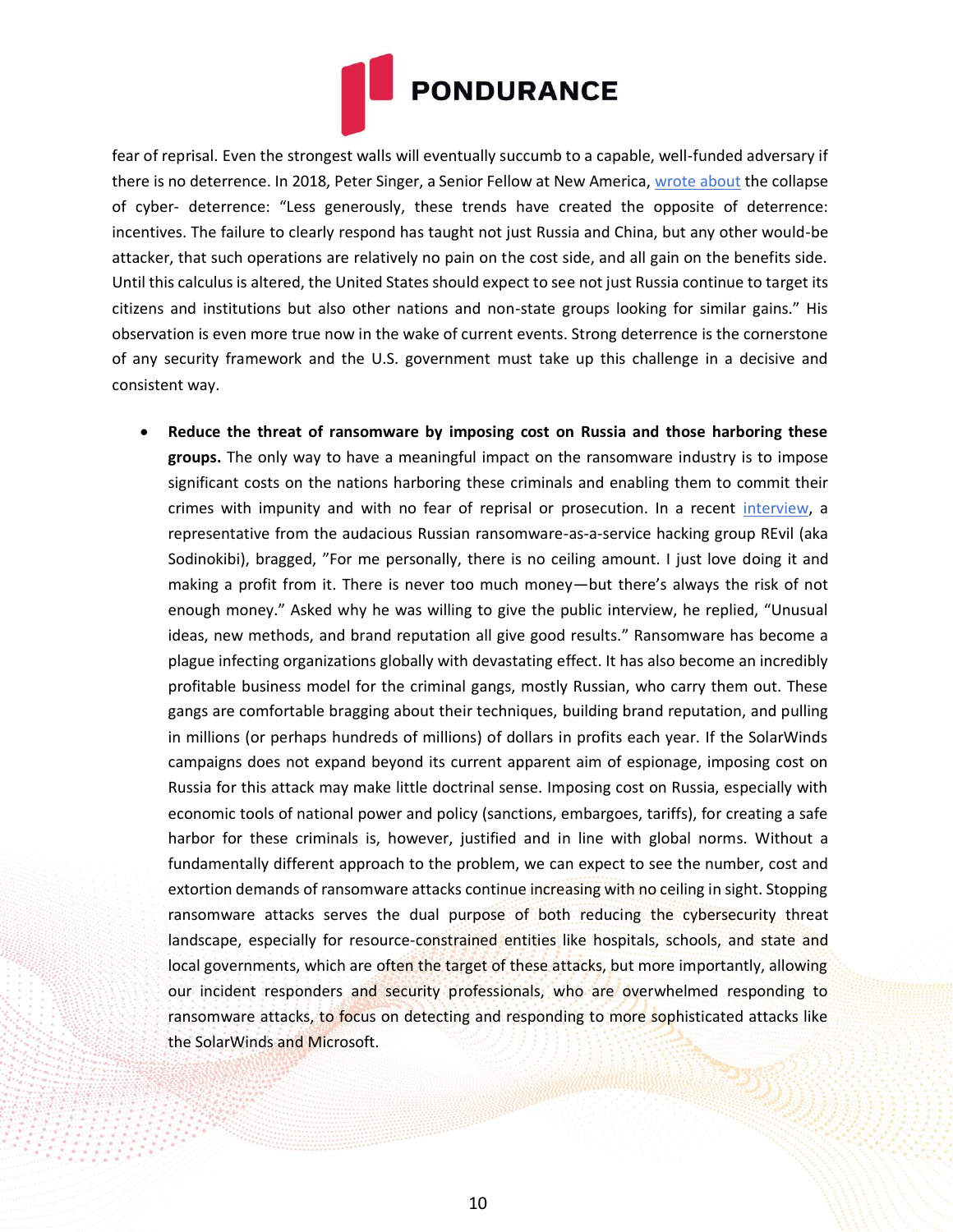

- **Develop an offensive strategy aimed at inspiring fear and respect in our adversaries.** Almost a decade ago, Crowdstrike co-founder Dmitri Alperovich [said,](https://www.defenseone.com/ideas/2021/02/five-ways-congress-should-improve-cybersecurity/171985/) "We do not have a cyber problem, we have a China, Russia, Iran, North Korea problem." The most consequential cyber intrusions of the past few years have been executed by nation-states and developing a coherent framework for deterring and responding to malicious activity by nation states (as well as their proxies) in cyberspace that we apply on a relentlessly consistent basis is critical. We must adjust our legal framework to empower U.S. government agencies to collect the necessary intelligence to detect, attribute and defend against these activities, and do it in a way that does not abrogate civil rights. We must create friction and impose cost on countries that attack us—our people, our companies, our government, our democracy—and do it in a way that is consistent with the U.S. Constitution and the values of our democracy. The standup of USCYBERCOM and the implementation of its defend forward and persistent engagement strategies under General Nakasone is an important and impactful evolution of our strategy, and it should be integrated into a broader framework that includes all tools of national power-- economic, military, diplomatic, and cyber. This framework should also include a national cybersecurity strategy that builds up our defensive capabilities with respect to critical infrastructure sectors likely to be on the receiving end of these attacks against the U.S. The creation at the NSC of a strategic cyber position is a critical move toward creating such a strategy.
- **Deter adversarial activity on U.S. infrastructure.** Our adversaries are taking advantage of our laws, regulations, and authorities, including our blind spot on U.S. infrastructure, in designing their cyber operations for competitive strategic advantage in cyberspace. There are a number of actions we can take to address this threat. We can grant new authorities to intelligence agencies and law enforcement agencies so that they can effectively and efficiently carry out their mission against malicious actors operating on U.S. networks with the rapidity that is required to be responsive. Additionally, Congress can support "Know Your Customer" (KYC) requirements similar to the Anti Money-Laundering scheme used by the Financial Services industry including requiring network providers to report suspicious activity to DHS or the FBI. A KYC scheme would raise the bar on adversarial activity removing the shield of anonymity in these operations, especially with respect to the use of disposable infrastructure such as Virtual Private Servers, which can be spun up and spun down faster than law enforcement can keep pace today.
- **Continue Building Public-Private Partnership.** If our ultimate goal is defending our nation by defeating our adversaries in cyberspace rather than accommodating them, then, in addition to establishing acceptable norms of behavior, developing and committing to a consistent policy of engagement, escalation and deterrence, we must have a working model for successful publicprivate collaboration and engagement empowered to move with the agility and rapidity of our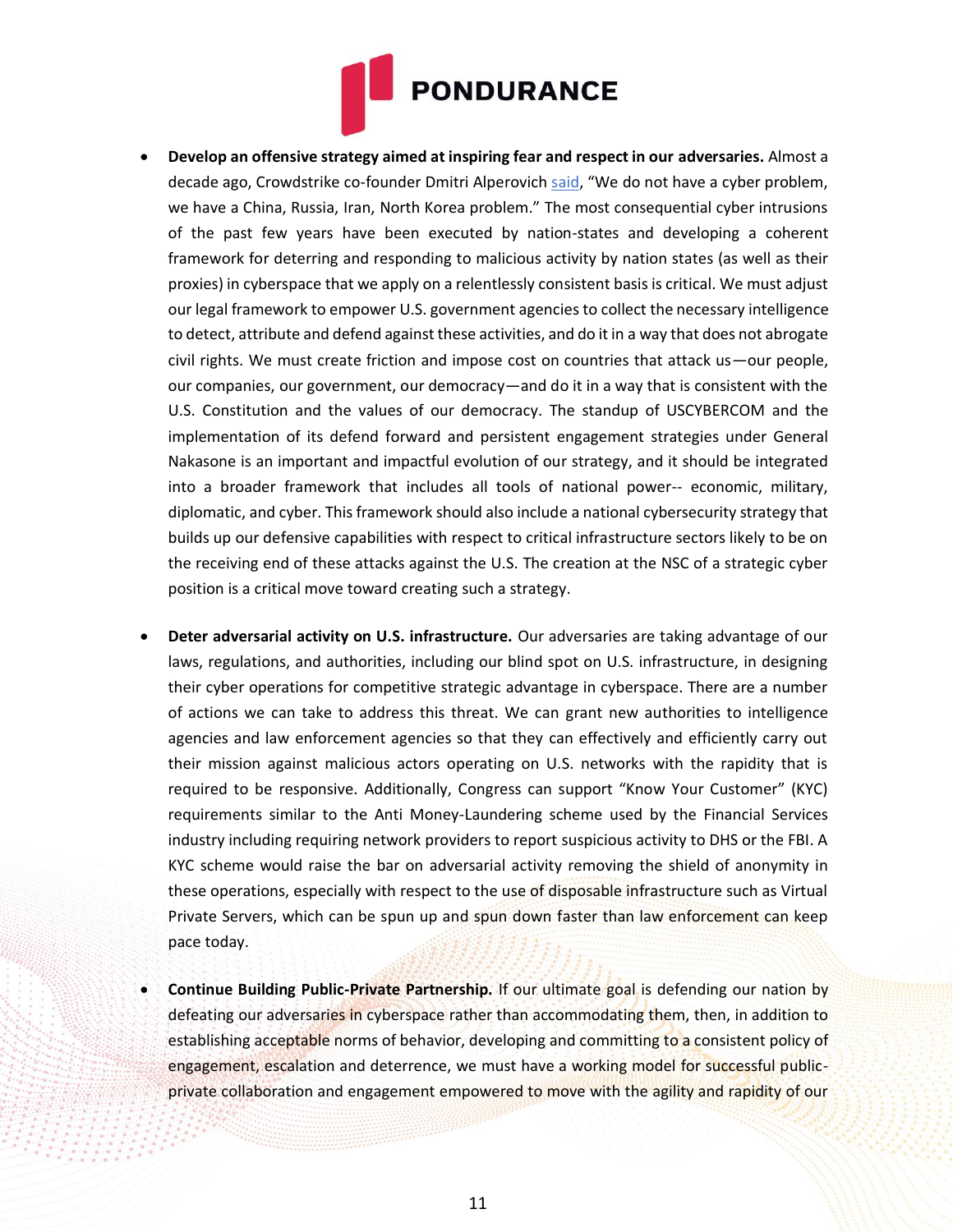

adversaries. Defeating our adversaries presupposes our ability to harness the vast technical expertise and resources as well as the unique authorities of the federal government, the vast technical expertise and agility of the private sector, a collaborative intelligence gathering and sharing framework, and coordinated response planning. There have been great examples of effective partnership over the past few years, especially at DoD, including the collaborative efforts by NSA, USCYBERCOM, FBI, CISA and the private sector to protect the 2018 midterm and 2020 Presidential election from foreign interference, the collaborative effort in 2020 by NSA, USCYBERCOM, HHS and private sector to protect vaccine developers from cyber intrusions, DoD's CIO delegation of authority to NSA in 2020 to share cyber threat information and cybersecurity guidance directly with the Defense Industrial Base companies and their cybersecurity providers, the standup of NSA's Cybersecurity Directorate in 2019 and its continuous engagement and information exchange with other federal agencies as well as the DIB and private sector on advisories and other guidance regarding adversary activity, threats, and techniques, and CYBERCOM's DREAMPORT initiative in 2018 to enable cyber innovation between the Command and private sector. We have experience showing the meaningful outcomes that these partnerships can drive and must continue building them, reducing barriers (legal, policy, or provincial) to cooperation and operational collaboration. One recently proposed solution is the creation of a National Cyber Response Network (NCRN). Building on the great work done by Cyberspace Solarium Commission Report, the 2021 National Defense Authorization Act (NDAA), and the Aspen Cybersecurity Group, the NY Cyber Task Force recently published a [report](https://www.sipa.columbia.edu/sites/default/files/embedded-media/NYCTF-%20Enhancing%20Readiness%20for%20National%20Cyber%20Defense%20through%20Operational%20Collaboration.pdf) emphasizing that the creation of an NCRN can build upon existing publicprivate partnerships if empowered in advance with appropriate authorities to orchestrate specific response actions for cyber defense during severe cyberattacks.

• **Reclaim our leadership-setting technology standards.** For decades, our nation has played a critical global leadership role, providing vision, diplomacy and stability to further our interests and our allies' interests, and this role is core to the trust and partnership required for a stable society and effective governance at home and around the world. We must do this in the digital world as well. To move us to a world of resilient systems and a resilient society, we must reclaim our technology innovation edge and set the standards for our digital infrastructure, which increasingly underpins every aspect of our existence. We cannot allow our adversaries, especially Russia and China, to set the norms and standards globally for technology, including cyber, at International Government Organizations. The United States must counter with a democratic alternative, working with allies, together producing a deterrent effect with standards that deter malicious activity, reduce the attack surface and promote resilience. We effectively surrendered global leadership of 5G standards to China because we were driven by outmoded assumptions and a misguided unilateral position. We cannot repeat this mistake with future technologies such as AI.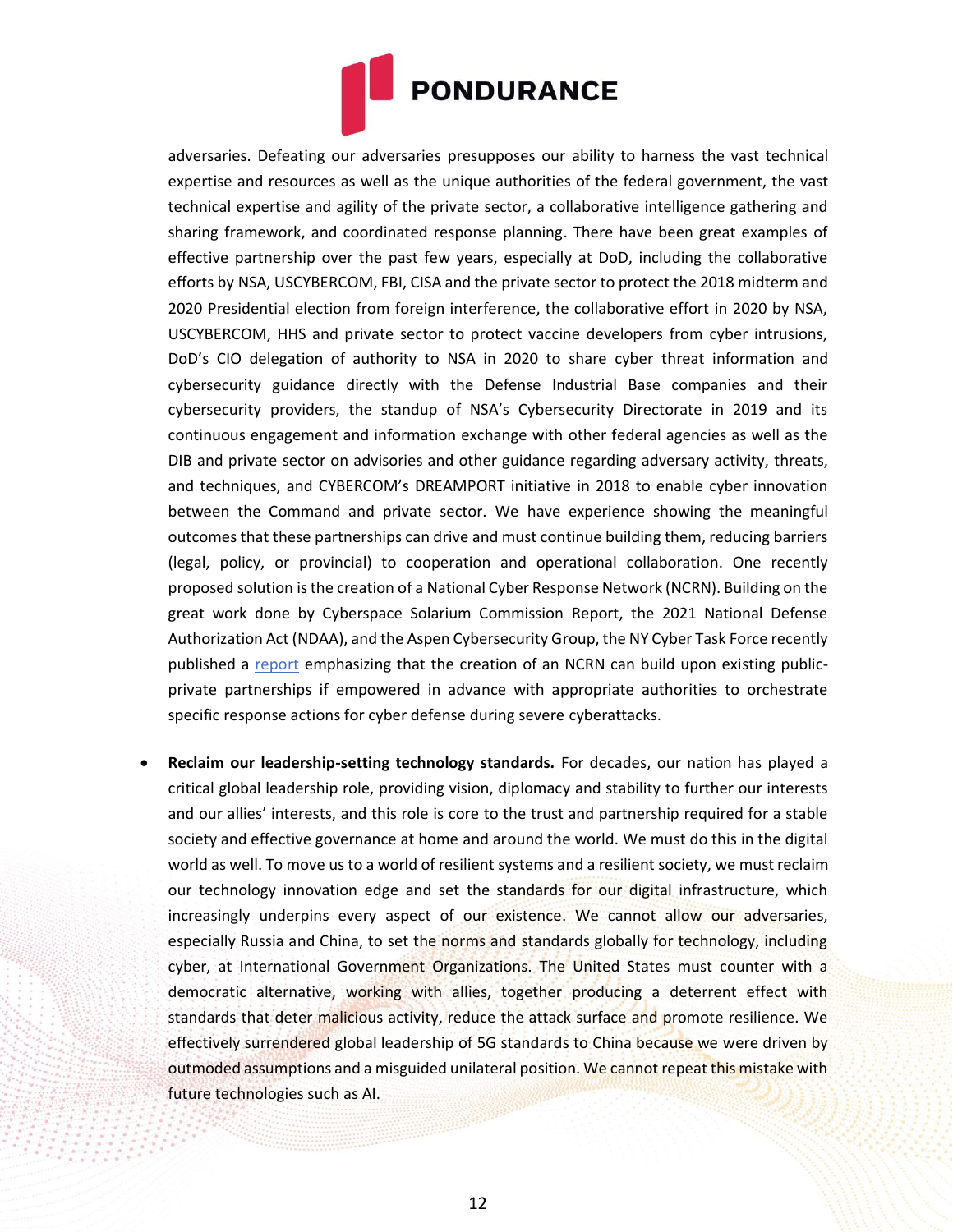

## 2. Building Resilience

While eliminating the threat is not possible, by continuing to raise defensive capabilities, we can make it harder for our adversaries to run sustained intrusion campaigns and create resilience for our organizations even when they are successful.

- **Reduce our vulnerability to digital supply chain risk and the long tail of suppliers and contractors to our most critical organizations.** Asking every organization to determine for itself whether or not a supplier poses acceptable or unacceptable risk is a recipe for failure. We should institute a program where software vendors relied upon by our most critical organizations and in our most critical sectors are subject to risk assessments (including audits of their software code and development practices) and a certification process that creates a "trusted list" of acceptable vendors. The Cyberspace Solarium Commission recommended the creation of a National Cybersecurity Certification and Labeling Authority and the European Union recently promulgated [regulation](https://digital-strategy.ec.europa.eu/en/policies/eu-trusted-lists) requiring Member States to establish, publish, and maintain trusted lists. Given the global nature of technology and supply chains, coordinating a trusted list program with our allies as well as the private sector partners, is foundational to building resilience.
- **Next generation encryption is table stakes.** Sophisticated adversaries are both trying to exploit U.S. encryption while actively pursuing the development of a quantum computer, which can perform calculations exponentially faster than today's computers, potentially enabling them to destroy the encryption algorithms that currently protect our data and, by extension, our systems. Congress should make funding research to develop and deploy next-generation encryption a national priority.
- **Create a mechanism to compel mandatory disclosure and information sharing.** Government agencies, and especially the DoD, can make real time breach notification a condition of contracts with their contractor base, with penalties for noncompliance. Both SolarWinds and Microsoft intrusions underscored the importance of real time breach notification and information sharing by both public and private sector organizations. To this day, we neither know the scope nor scale of these intrusions as some victims have not publicly acknowledged the intrusions and others have disclosed very little. Public-private information sharing and cooperation remains a serious issue with legal liability concerns serving as the biggest deterrent to disclosures and without legislative mandate it is unlikely to become a reality. Understanding that the U.S. government's broad shift to commercial cloud services only introduces new avenues of cyber exploitation and therefore new risk, we must turn into this issue in real time. We must create a mechanism to compel confidential information sharing, including technical details, both by victim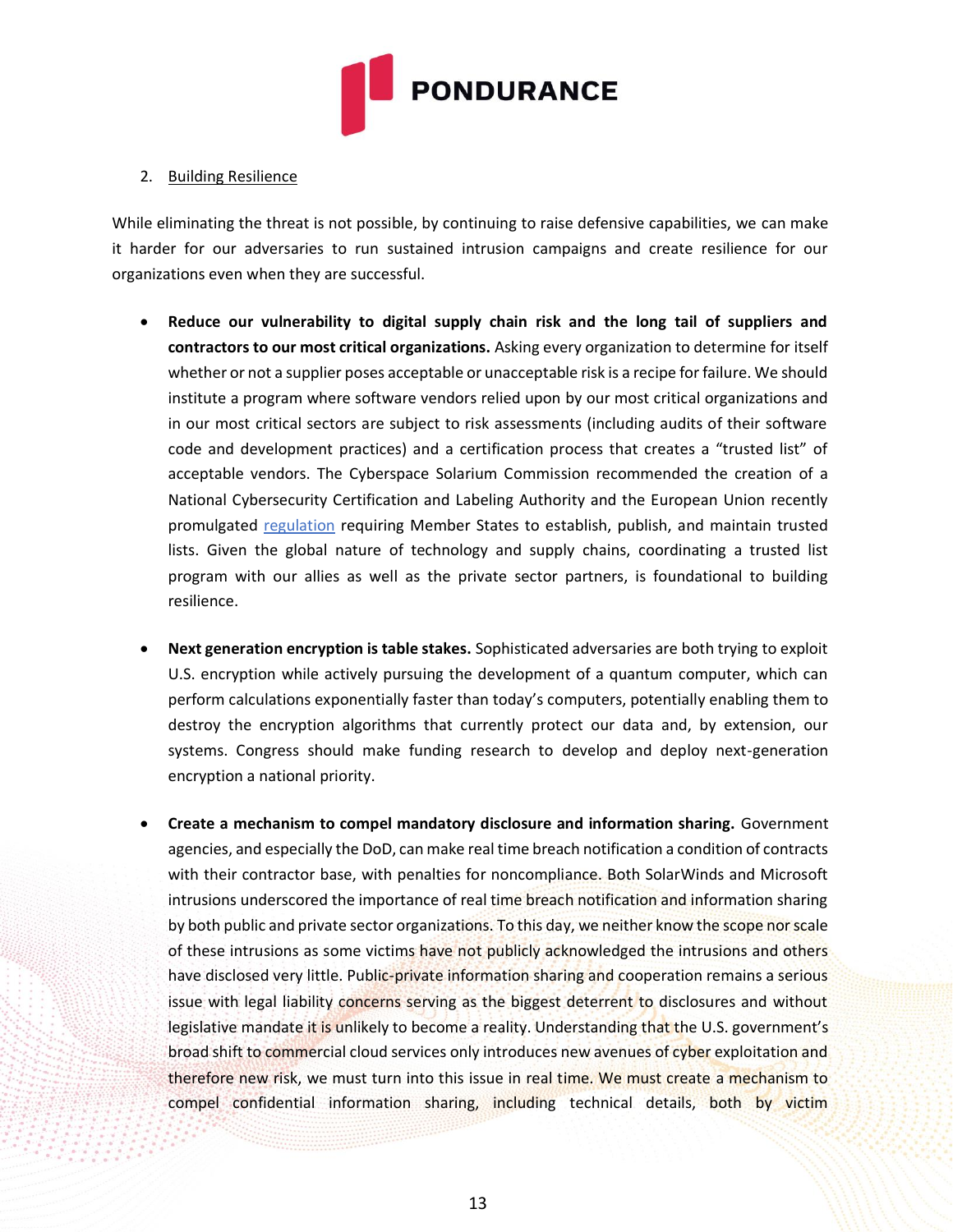

organizations as well as the first responders who investigate and restore the systems, and a liability safe harbor for such disclosures.

- **Set minimum Security Standards for IoT.** Congress should enact basic regulation with respect to IoT. The U.S. government can help protect the ecosystem of billions of connected devices by setting basic security standards, requiring features such as auto update, and importantly providing the right incentives, including tax incentives for vendors to implement these standards and corporations (including critical infrastructure) to deploy secure products and the financial headroom and reason to make changes.
- **Create Resilience by Establishing a Cybersecurity Civilian Corps.** While there have been a few enormous ransomware payments over the past few years by large corporations, by and large, the target of ransomware attacks are small and medium sized businesses and government entities that hold valuable information but are under-resourced when it comes to IT and cybersecurity. These organizations often do not have the budget to build specialized security teams, and even if they do, have difficulty recruiting and retaining top talent. As a result of their limited resources, they have limited ability to respond to ransomware attacks in real time. Over two years ago, as a solution to this problem, Natasha Cohen and Peter Singer of New America [proposed](https://www.newamerica.org/cybersecurity-initiative/reports/need-c3/) the creation of a Cybersecurity Civilian Corps modeled after Civil Air Patrol or Volunteer Firefighters. Rather than competing with the private sector, this model would allow a public service organization that leverages private sector talent in a voluntary capacity, and provides the opportunity to serve the nation against a real national security threat. Much like volunteer firefighters, these volunteers could receive tax credits and training in return for their service, saving state and local governments hundreds of millions of dollars in expense. Such a program could draw on and be a training partner for local educational institutions, addressing the adjacent challenge of recruiting more people into the cybersecurity industry, with outreach programs such as clinics and competitions at local junior high and high schools, supplementing any existing programs. The Homeland Security Act of 2002 envisioned but did not follow through with the creation of a National Emergency Tech Guard program, a corps of volunteers whose training is funded by the government and who can be deployed during periods of crisis to restore critical systems and services to their communities. This idea may not be new, but the timing is right for Congress to support this type of program.
	- **Future forecasting for resilience.** There is no unifying governmental organization tasked with looking "over the ridgeline" to assess future cyber vulnerabilities and their relative risk. There are many governmental and commercial organizations that perform aspects of this vital role, but they are disconnected from each other and overwhelmed with current priorities. For relatively low cost and little organizational friction, the U.S. government could task a single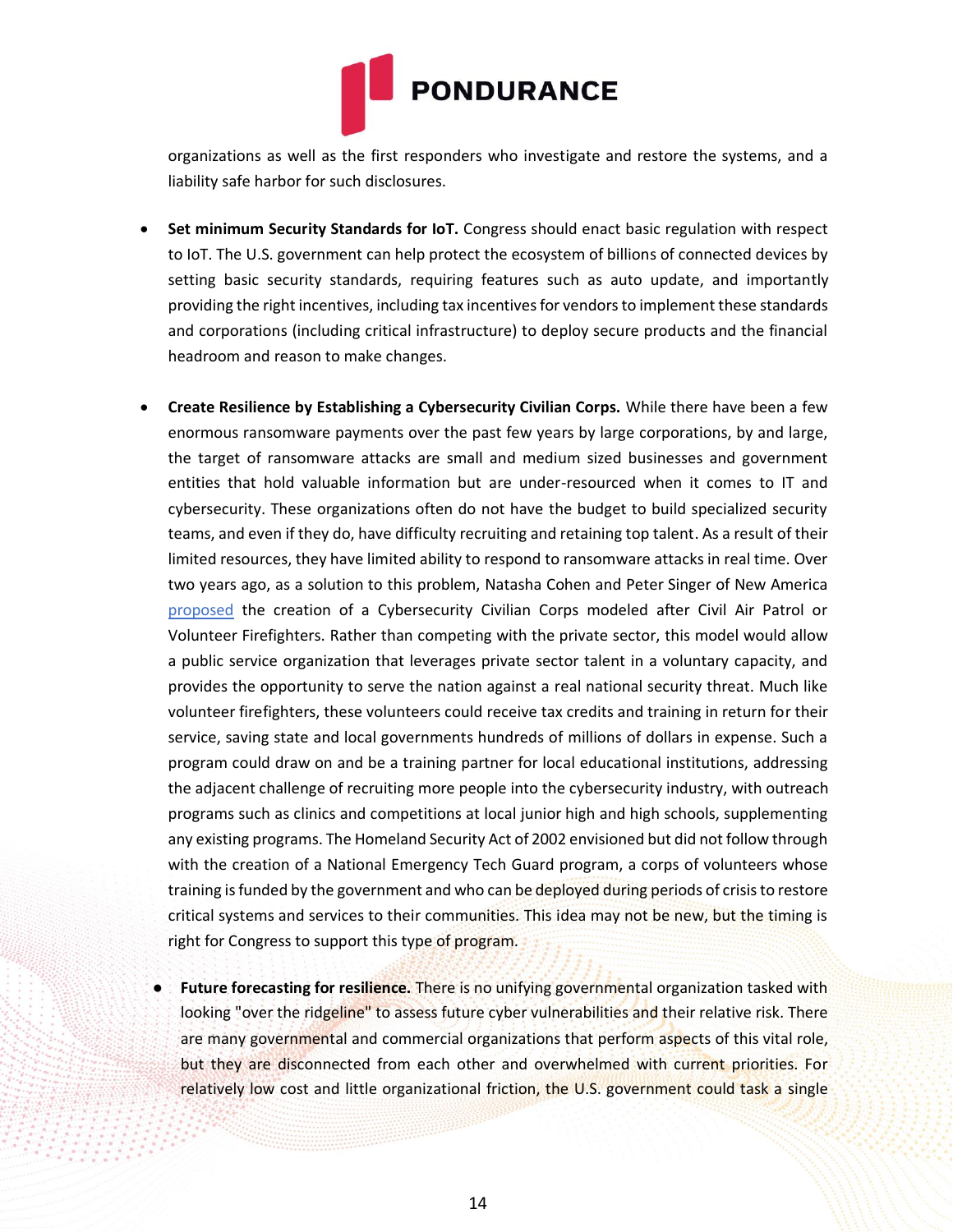

organization, perhaps a qualified University operating as an FFRDC, with the responsibility of focusing on future vulnerabilities in order to enable more forward leaning and effective planning for resilience. The CERT Coordination Center, which focuses on current attacks and vulnerabilities, is an FFRDC partnership between the U.S. government and Carnegie Mellon University. CERT is an ideal model to mirror for a clearinghouse organization, with no operational responsibilities, that can consolidate a global view of future threats that we have yet to completely imagine or defend against.

- **Leverage Private Sector Expertise.** The private sector has developed deep technical expertise in certain domains and the U.S. government must leverage the private sector better and not duplicate effort in areas where private sector capabilities now surpass government capabilities. In the threat intelligence market, while U.S. intelligence agencies can bring the full power of their capabilities to bear on a selected basis producing unique insights into foreign adversaries, the private sector has advanced capabilities across a broad group of actors (foreign and domestic), including insight into attacker behavior, tactics techniques and procedures (TTPs), and campaigns. Coordinating intelligence between the private and public sector to understand adversary behavior and create a coordinated response to defend and defeat the adversary is critical. As we build and invest in government capabilities, we must be careful not to duplicate or compete with private sector capabilities.
- **Empower Digital Citizenship.** "Misinformation is a long-term problem that demands longterm, sustainable solutions as well as short-term interventions," [write](https://ssir.org/articles/entry/strengthen_media_literacy_to_win_the_fight_against_misinformation) Kristin Lord and Katya Vogt in Stanford Social Innovation Review. We live in a polarized, hyperconnected world of impatient digital citizens who are being continuously and creatively targeted with misinformation and disinformation. This human-centered problem requires human-centered solutions. Developing and funding media literacy programs that teach individuals how to discern the difference between fact, opinion, misdirection and lies, is critical to a wellfunctioning society and should be a national priority. IREX, a global development and education nonprofit organization<sup>1</sup>, developed a *Learn to [Discern](https://www.irex.org/project/learn-discern-l2d-media-literacy-training)* education program for the Ukrainian Ministry of Education to combat Russian disinformation campaigns. Their program integrated information consumption skills into existing secondary school curricula and teacher training programs at pre- and in-service teacher training institutes. Working with the nonprofit community as well as the private sector, the [U.S.](https://time.com/5932134/cyber-citizenship-national-priority/) [government should fund](https://time.com/5932134/cyber-citizenship-national-priority/) the development of similar programs and curricula in the U.S. for our elementary, middle and high school students as well as for teacher training. With a broad digital literacy campaign, we can build resilience to state-sponsored disinformation campaigns, help individuals recognize divisive narratives, and improve our youth's ability to navigate increasingly polluted online spaces in a safe and responsible way. As we do this, we must pay close attention to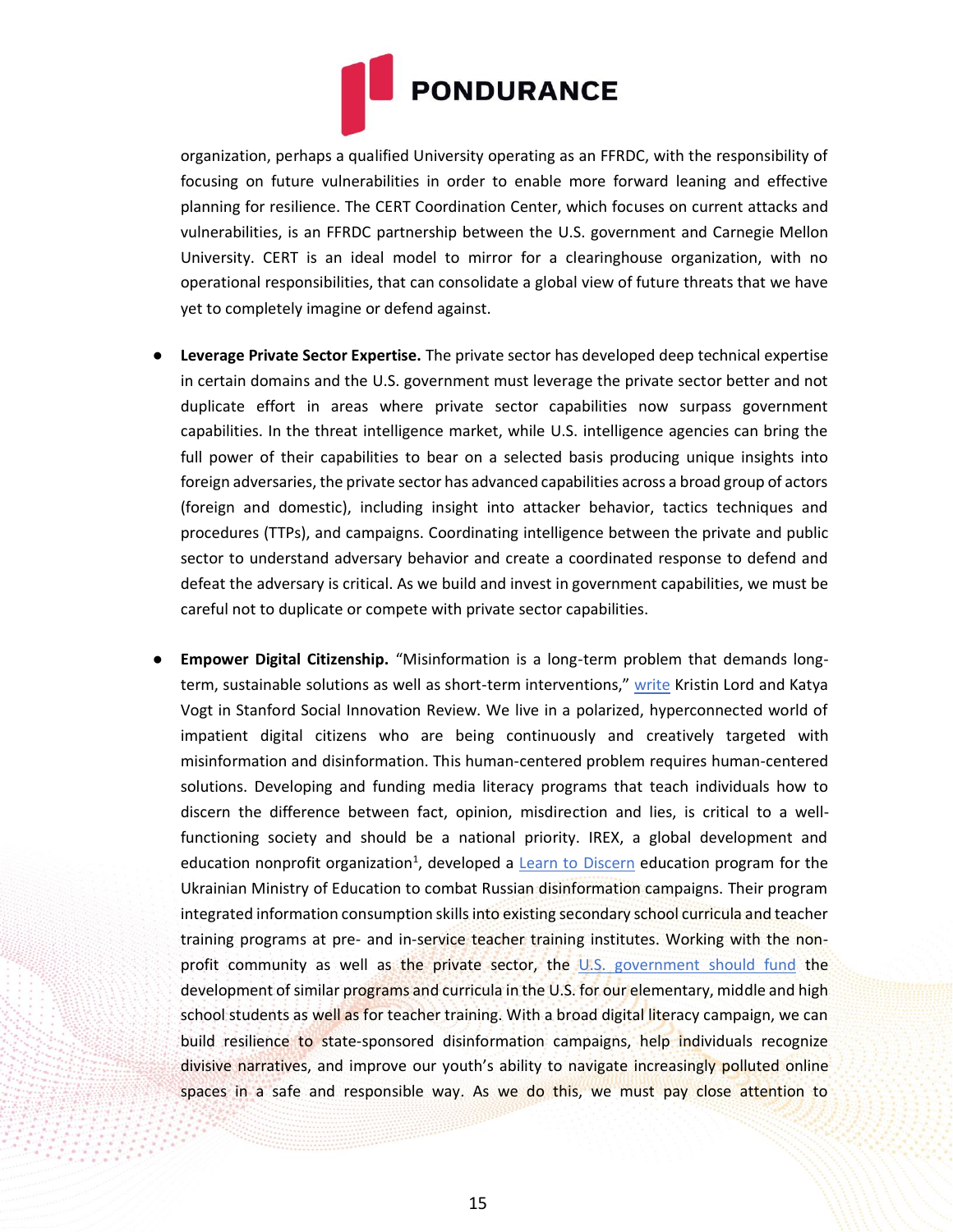

misinformation innovations such as deep fakes, which present a unique challenge, and fund research aimed at identifying and mitigating the threat they pose to the very concept of objective truth. Support of research that can create an antivirus approach to deepfakes by focusing on their rapid debunking and attribution, coupled with requiring platform companies to require watermark on any known deepfakes are two potential strategies for reducing the possibility that deepfakes can be weaponized.

- **Organize USG to succeed.** From an organizational perspective, the U.S. government continues to be misaligned with today's cyber threat environment. There is a massive authority/capability mismatch with respect to the agencies most relevant to cybersecurity: DHS/CISA, NSA, FBI as well as Sector Specific Agencies, such as Treasury and Energy, which have deep expertise in their respective domains. We do not have time for provincialism or for aspirational thinking. As we define clear swimlanes for each of these agencies, we must remain realistic and clear-eyed about the capabilities that exist today, the leadership, timeline, and talent it would take to transform/upskill those capabilities, and, in the meantime, develop a plan to leverage talent as necessary from the agencies that have the qualified professionals to defend our nation in cyberspace. Make no mistake, enemies are currently exploiting this deficit to our increasing detriment. The move to agile has created tremendous benefits in software development by enabling a culture of rapid continuous delivery of software, responsive to changing circumstances and customer needs. A similar mindset shift in how the U.S. government operates and organizes in cyberspace in order to react, adapt and respond to real-time issues is a critical strategic imperative.
- **Cybersecurity and STEM Education.** Our fundamental challenges in cybersecurity will only increase over time if we cannot fill the talent to build the capabilities and design the policies we need to compete. All of society must focus on developing education programs to skill, reskill, and upskill individuals from all backgrounds into our industry regardless of their education level. In addition, to solve our most technical problems, including next generation encryption and quantum computing, we must inspire the next generation of students to embrace STEM careers. NSA's partnership with the National Science Foundation and ODNI provides a great model for an effective K-12 cyber outreach program. This program, known as GenCyber, which promotes cybersecurity education through summer camps for both students and teachers, with an emphasis on recruiting and retaining underrepresented groups in cybersecurity, started with eight camps in six states and has grown to 122 camps in 34 states reaching 5,000 students annually, 45% of whom are minorities. The National Centers of Academic Excellence in Cybersecurity program, also run by NSA in partnership with CISA and the FBI, supports 330 institutions and produces over 20,000 diverse graduates per year. The prototypes already exist for increasing STEM engagement at all stages of education with